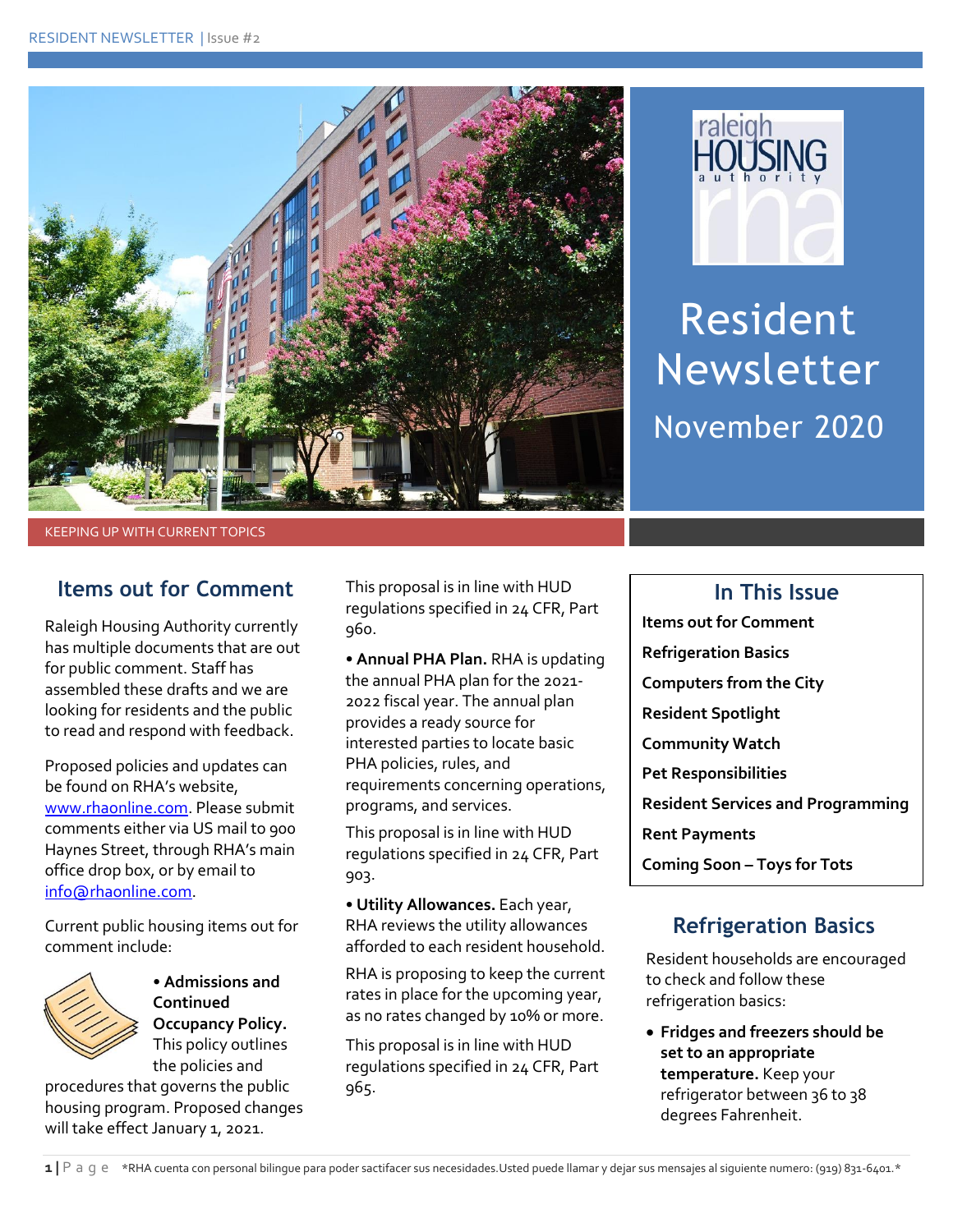- **Keep the door closed.** Make sure to minimize the amount of time that the door is open to improve mechanical efficiency and increase food shelf life.
- **Do not overcrowd either the fridge or freezer.** Overcrowding decreases the amount of airflow and reduces cooling ability.
- **Regularly check door seals and gaskets.** Fridge and freezer seals should always be airtight.
- **Spills should be cleaned up quickly and not left to sit.**  Immediately wipe up any spills you notice inside, outside or on any gaskets. Residents may be charged for replacement of gaskets if they become damaged due to spilled items.
- **Stick to a "two-hour rule" for leaving items needing refrigeration out at room temperature.** Foods that require refrigeration should not sit at room temperature for more than two hours—one hour if the air temperature is above 90°F.
- **Keep foods covered.** Store refrigerated foods in covered containers or sealed storage bags,

and check leftovers daily for spoilage.

- **Marinate food in the refrigerator.** Keep items refrigerated until you are ready to begin cooking.
- **Check expiration dates.** A "use by" date means that the manufacturer recommends using the product by this date for the best flavor or quality. If you're not sure or if the food looks questionable, do not eat it.
- **Freezer burn does not mean food is unsafe.** Freezer burn is a foodquality issue, not a food safety issue.

Residents should place a Maintenance work order if equipment is not working properly. Staff is working as quickly and diligently as possible address any issues reported.

Additionally, please note that RHA's warehouse has been experiencing difficulties ordering certain size refrigerators. This issue has stemmed from manufacturer slowdowns due to COVID-19.

### **Computers from the City**

The City of Raleigh has graciously donated computers to twenty-six

resident families! This program is being offered to help overcome barriers that are increasing as our world moves to a more digital and online format.

More computers are expected to be available to resident families in need over the next few months. These computers are provided at no cost to RHA or its residents. More details will be provided to residents in the future via flyers.

# **Resident Spotlight**

Congratulations to the Black family! This family worked hard and purchased a home after being residents of both Section 8 and public housing through RHA. We are wishing them the best as they start an exciting new chapter!



The Black family in front of their new home.

# **Community Watch**

Active communities are shown to help deter crimes in and near homes by showing that small crimes and nuisance activities will not be tolerated in your neighborhood.

Community Watch is a crime prevention program that enlists the active participation of citizens to reduce crime in their communities. It involves neighbors getting to know each other and preventing crime by

being aware of what is happening in your neighborhoods. Citizens are trained to recognize and report suspicious activities.

The goal of Community Watch is to give potential criminals the feeling that everyone in the community is watching their every move and reporting it as appropriate. By cooperating with each other and the police, people can help fight crime in their community in the most effective way -- before it happens!

If your community is interested in establishing a Community Watch, call 919-996-3335. RPD will help you get set up and then the program will be run by the residents for the residents. These programs are not required, but RHA suggests each community decide for themselves if they wish to establish a community watch.